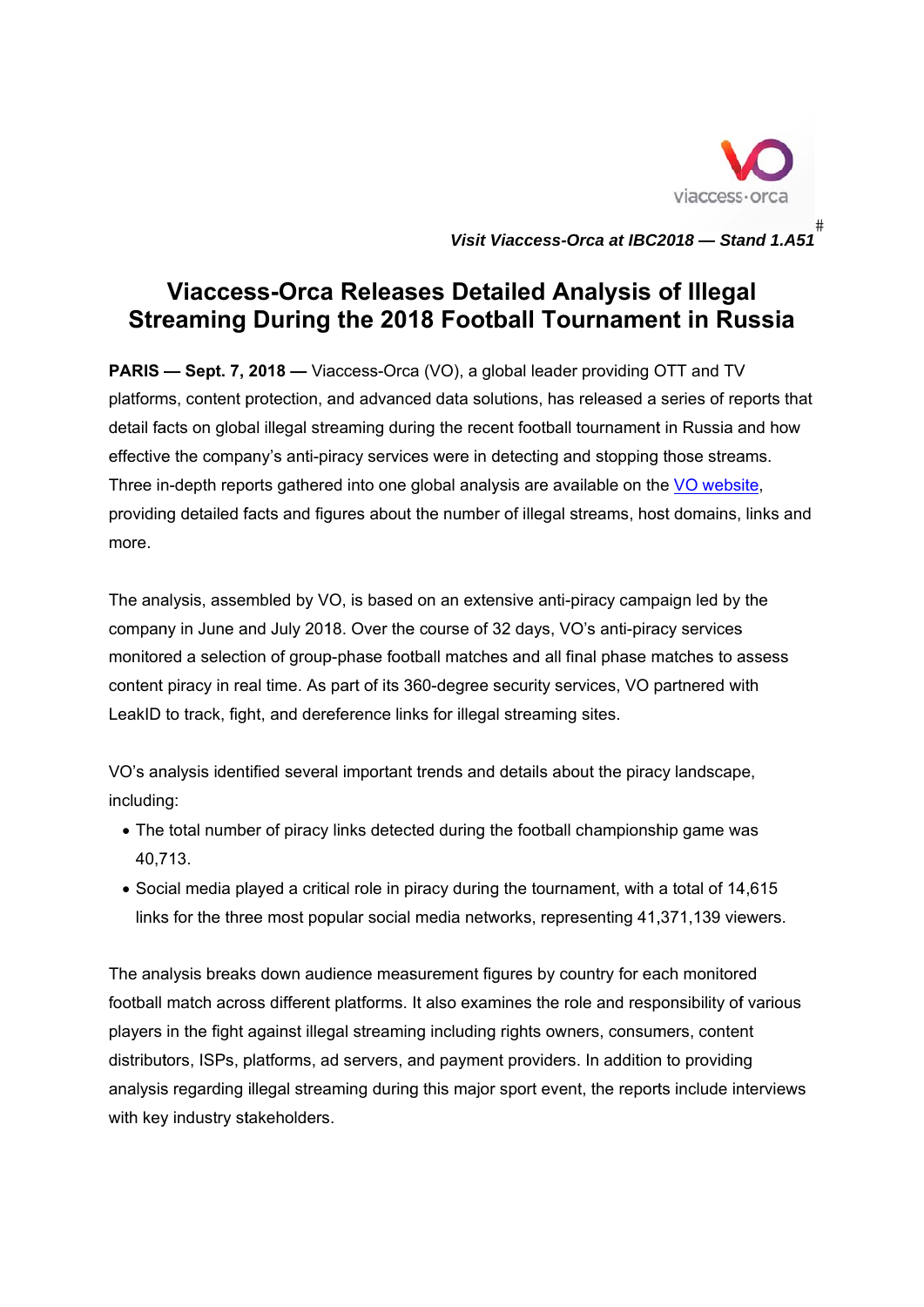

 $#$ 

VO's anti-piracy services empower operators to combat illegal streaming on the web, whether premium content is distributed via networks, portals, social networks, plugins, or OTT STBs. Through agreements with user-generated content sites, search engines, and social networks, including YouTube, Google, and Facebook, VO's services enable operators to remove illegal links within minutes. In addition, VO's anti-piracy services collect legally relevant documentation to strengthen the fight against piracy.

"The number of illegal streaming networks is growing, and this is an issue that needs to be dealt with urgently," said Christine Maury Panis, Executive Vice President, General Counsel and Security, at Viaccess-Orca. "Creating awareness about the end-to-end chain and sharing it with public stakeholders is important, so that each player has a deep view on the overall landscape and the part it can play in absolving this problem. We hope that these reports provide clarity about the reality of illegal streaming and show how operators can deter it with intelligent antipiracy services."

An infographic outlining the findings can be downloaded here.

VO will demonstrate its anti-piracy services at IBC2018, Sept. 14-18 in Amsterdam at stand 1.A51. Request a meeting here https://www.viaccess-orca.com/what-s-new/events/ibc-2018.

 $# # #$ 

## **About Viaccess-Orca**

Viaccess-Orca is a leading global solutions provider of OTT and TV platforms, content protection, and advanced data solutions for a personalized TV experience. The company offers an extensive range of innovative, end-to-end, modular solutions for content delivery, protection, discovery, and monetization. With over 20 years of industry leadership, Viaccess-Orca helps content providers and TV operators shape a smarter and safer TV and OTT experience.

Viaccess-Orca is part of the Orange Group and the company's solutions have been deployed in over 35 countries, reaching more than 27 million subscribers.

For more information, visit www.viaccess-orca.com or follow the company on Twitter @ViaccessOrca and Linkedin.

Link to Word Doc: www.202comms.com/ViaccessOrca/190907VO.docx